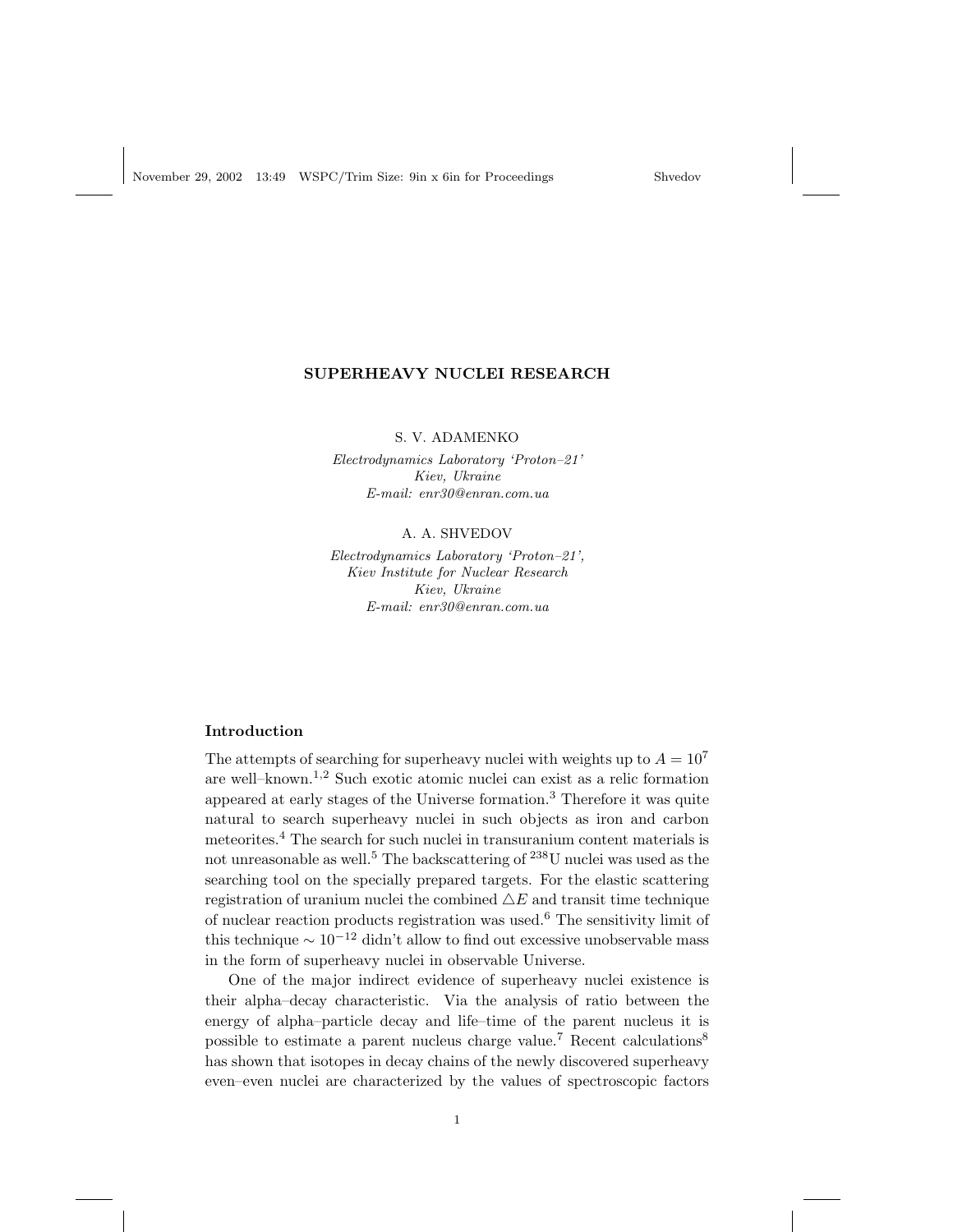$S_{\alpha} = 0.2 \dots 0.5 \times 10^{-2}$ . However this value even for nucleus  $^{288}114$  —  $S_{\alpha} = 0.13 \times 10^{-2}$  indicates most possibly underestimation of its life–time. The advance in the range of nucleus masses with  $A > 270$  is problematic and requires experimental studies of the nature of heavy nuclei formation and analysis of their energy and structural characteristics.

One of the ways to superheavy nuclei forming is fusion reaction of heavy ions  ${}^{48}Ca+{}^{248}Cm$  and  ${}^{48}Ca+{}^{244}Pu$  with formation of the highly excited systems <sup>288</sup>114 and <sup>296</sup>116 with excitation energy  $E^* \sim 36...37 \text{ MeV.}^{9,10}$  The decay scheme of these highly excited composite systems allow us to make a conclusion that the stability of superheavy nuclei increases with the number of neutrons in the outer shells. This tendency gives a hope to find out or to synthesize nuclei from the islands of stability.<sup>11</sup> However this method of superheavy elements synthesis has a drawback — high excitation of intermediate compound system and hence the great number of decay channels for such system. In this case large cross–sections for 'cold' intermediate system cannot be expected. Therefore search of another ways to the 'cold' compound nuclei synthesis is a subject for separate investigation. This work presents experimental results of superheavy nuclei search in the samples of laboratory initiated artificial nucleosynthesis.<sup>12</sup>

## 1. Experiment

Original laboratory installation that was created in Electrodynamics Laboratory 'Proton–21' offered a real opportunity to enhance research in this field. Experiments on this installation allowed to gain self–compressed plasma clots with the density  $> 10^{26}$  nucleons/cm<sup>3</sup>. The results of X-ray and various spectroscopic studies of the experimental products evidence that intense nuclear processes are going on in the volume of plasma bunch changing the element and isotopic composition of the target.

This paper presents the results of testing experiments with the samples exposed to extremal impact at the 'Proton–21' installation. Coulomb backscattering of alpha–particles was used for this purpose. The experiments were carried out on a classic cyclotron U–120,  $E_{\alpha} = 27.2$  MeV. Schematic diagram of the testing experiment for identification of nuclear reaction products are presented on Fig. 1. Isotopic targets  $^{11}B$ ,  $^{26}Mg$ , <sup>27</sup>A1, <sup>58</sup>Ni, <sup>59</sup>Co as well as <sup>63,65</sup>Cu,  $^{197}$ Au ,  $^{206,207,208}$ Pb  $h = 60...1000$ microgram/cm<sup>2</sup> thick were used for calibration. For energy range measurement of scattered alpha–particles  $\triangle E, E$  technique of nuclear reaction products identification (E–detectors with  $h = 7...17$  microns and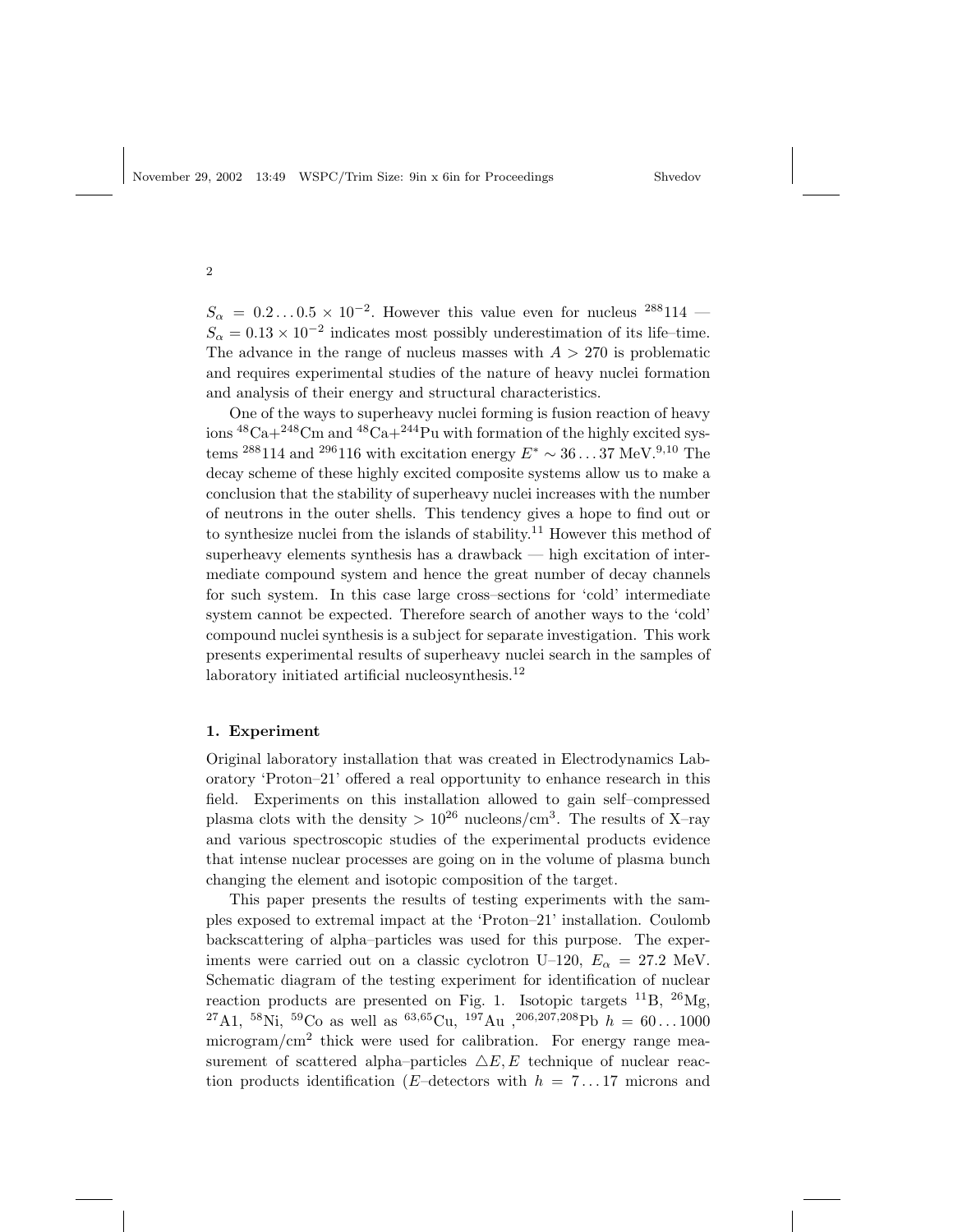$E$ –detectors with  $h = 1000$  microns) was used. Bispectrum data were accumulated by a MEM–3 system using a VLADO spectrometry system. Kinematic area of alpha–particles elastic backscattering exceeding upper boundaries  $Pb(\alpha, \alpha)Pb_{q.s.}$  was analyzed. Accumulating screens made of chemically pure copper 500 microns thick were used as targets. Mass– spectroscopy data revealed the presence of the layers  $(200 \dots 1000 \text{ Å} \text{thick})$ of chemical elements that essentially differ from initial target material in the depth  $h = 0.05 \ldots 0.07, 4.0 \ldots 8.0$  microns.<sup>13</sup> Alpha–particles with energy  $E_{\alpha} = 27.2$  MeV were used for scanning the near-surface area of accumulating screens to the depth up to 300 microns. Energy loss of alpha–



Figure 1. Schematic diagram of the testing experiment for identification of nuclear reaction products.

3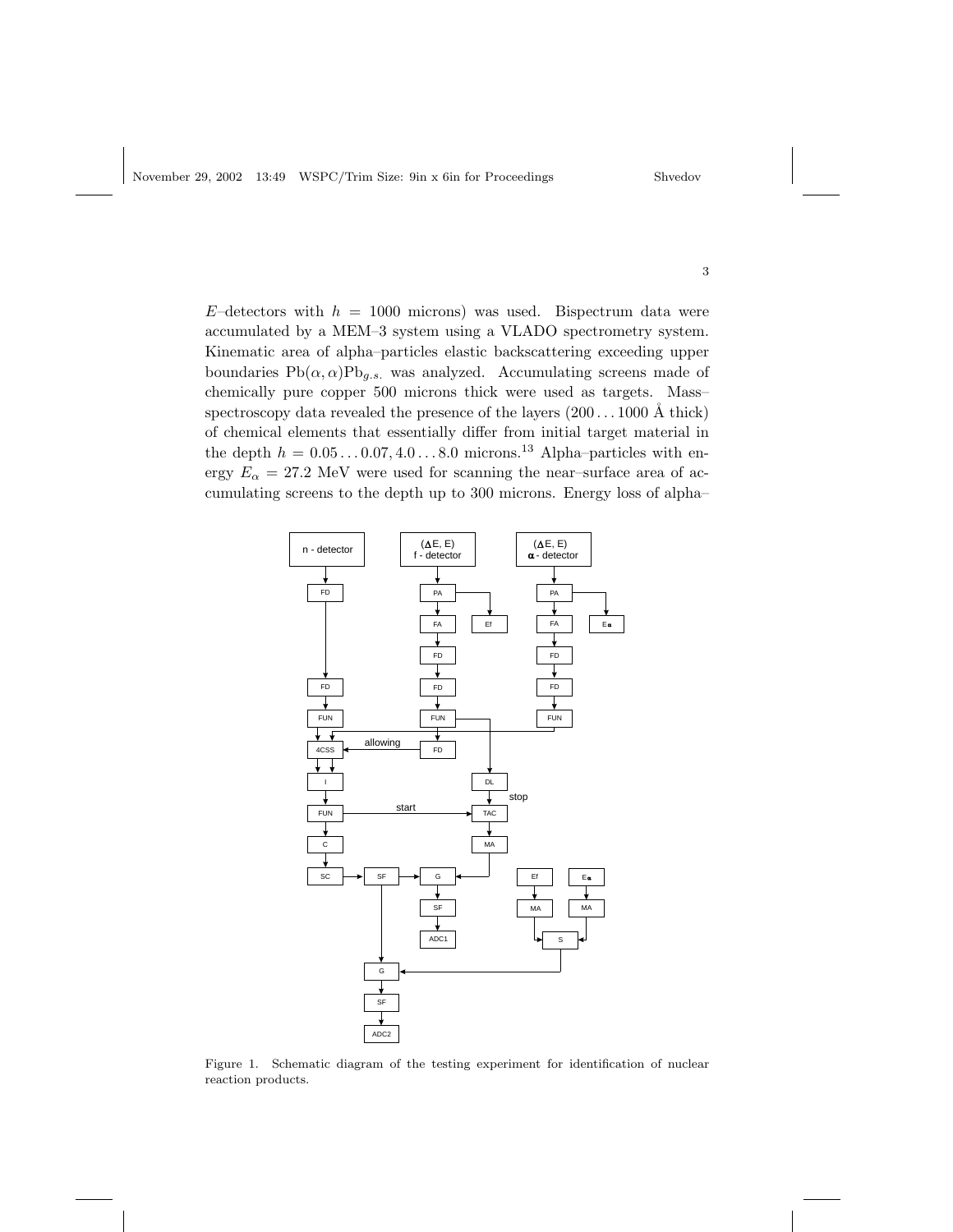particles in this layer is equal to 280 keV for copper. Energy dispersion of the 27.2 MeV alpha–particle beam is 270 keV. Investigated kinematic range for elastic backscattered alpha–particles on near–surface area of a target is  $E_{\alpha} = 25.0 \dots 26.7 \text{ MeV}.$ 

Taking into account the alpha–particle current on a target  $I = 2...4$ nA in the kinematic range of the experiment, background interferences were detected with the cross–sections less than  $10^{-14}$  barn. That interference threshold allows to consider singular counts with cross-sections  $10^{-10}$  barn as statistically significant.

The experiments in the investigated kinematic area revealed statistically significant events that can be related to the processes of elastic scattering on the superheavy nuclei  $(A = 310...340)$ , (Fig. 2–4).



Figure 2. Spectrum of scattered  $\alpha$ -particles from <sup>206,207,208</sup>Pb( $\alpha$ , $\alpha$ ),  $\Theta_{l,s} = 125^\circ$ ,  $E_{\alpha} = 27.2$  MeV.

#### 2. Experimental data analysis

The energy spectra of alpha–particles scattered on the targets allow us to suppose, taking into account that scale in the investigated kinematic range of masses A is not linear, that the events registered by detectors refer to scattering on superheavy nuclei in the ground state.

It was supposed for the kinematic peak position calculations that nuclei are stable. The order of magnitude of calculated elastic scattering cross-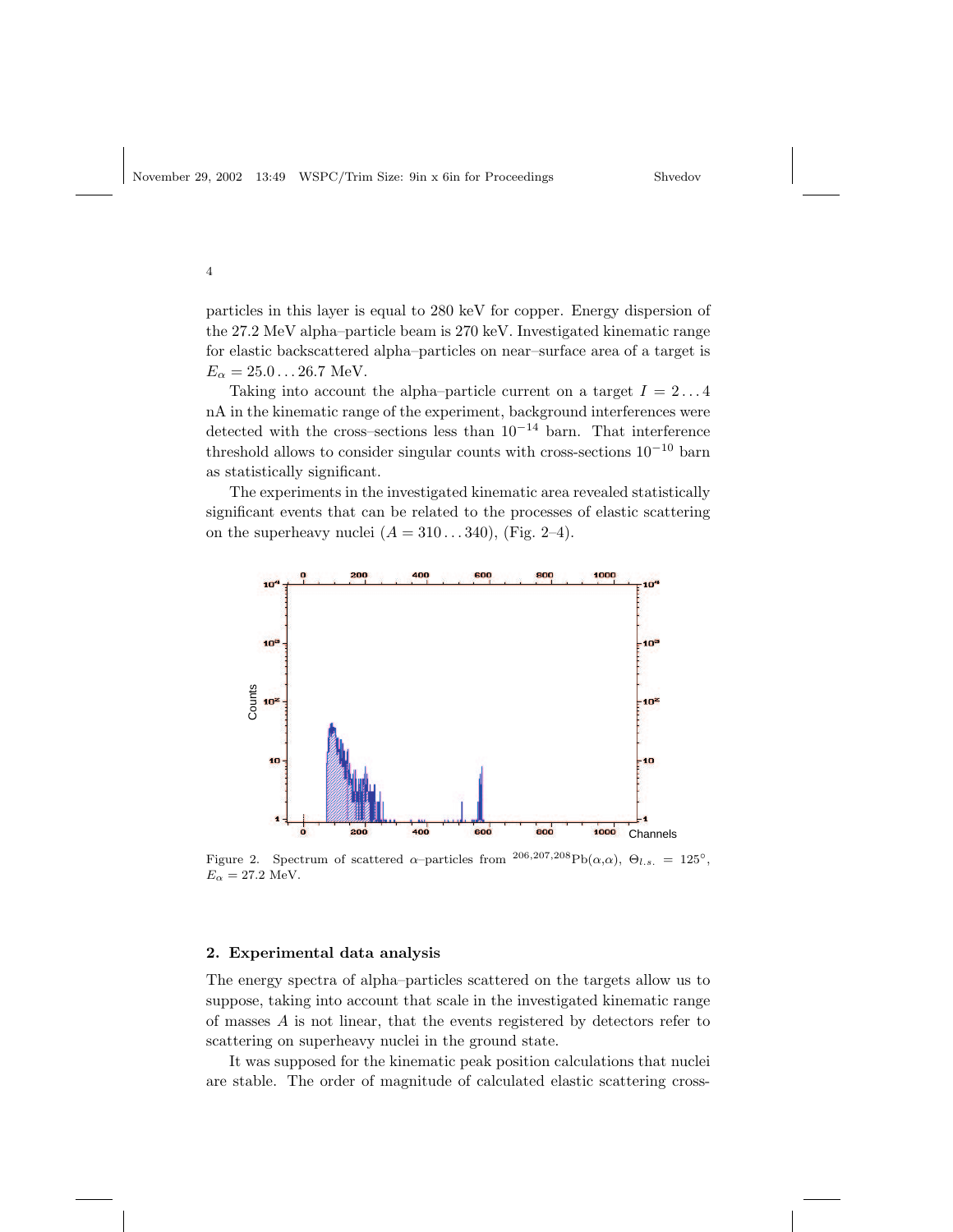

Figure 3. Spectrum of scattered  $\alpha$ -particles from superheavy elements  $(\alpha,\alpha)$ ,  $\Theta_{l,s}$ .  $125^{\circ}$ ,  $E_{\alpha} = 27.2$  MeV.

sections (25 nb) matches the order of magnitude of experimental data for  $E_{\alpha} = 27.2$  MeV.

We can state that the experimental cross-sections of scattering on  $A =$  $310...340$  nuclei have the value  $3...6$  nb for  $\Theta_{l.s.} = 130^{\circ} - 150^{\circ}$ .

Hence if the stable superheavy nuclei with such masses have the same ratio  $A/Z = 2.54$  we can evaluate their charge. The range of possible masses  $A = 310...340$  and charges  $Z = 122...131$  was obtained.

# 3. Summary of results

The experiments of Coulomb backscattering of alpha–particles  $E_{\alpha} = 27.2$ MeV on the targets gained in experiments of laboratory nucleosynthesis revealed statistically significant events that can be related to the processes of elastic scattering on the superheavy nuclei with masses  $A = 310...340$ and charges  $Z = 122 \dots 131$ . The order of magnitude of calculated elastic scattering cross-sections matches the order of magnitude of experimental data.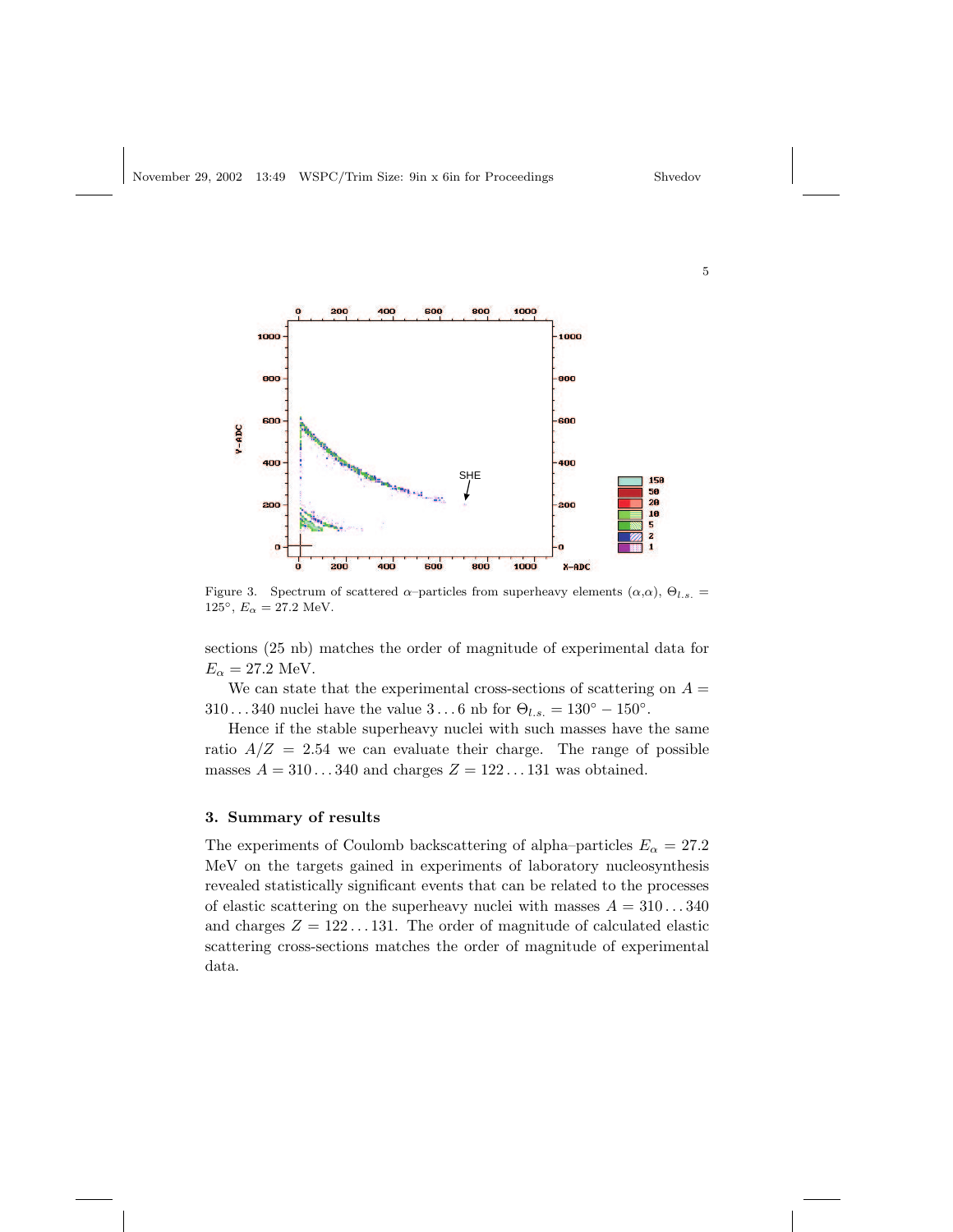

Figure 4. Spectra of scattered  $\alpha$ –particles from different samples,  $\Theta_{l.s.} = 135^{\circ}$ ,  $E_{\alpha} =$ 27.2 MeV.